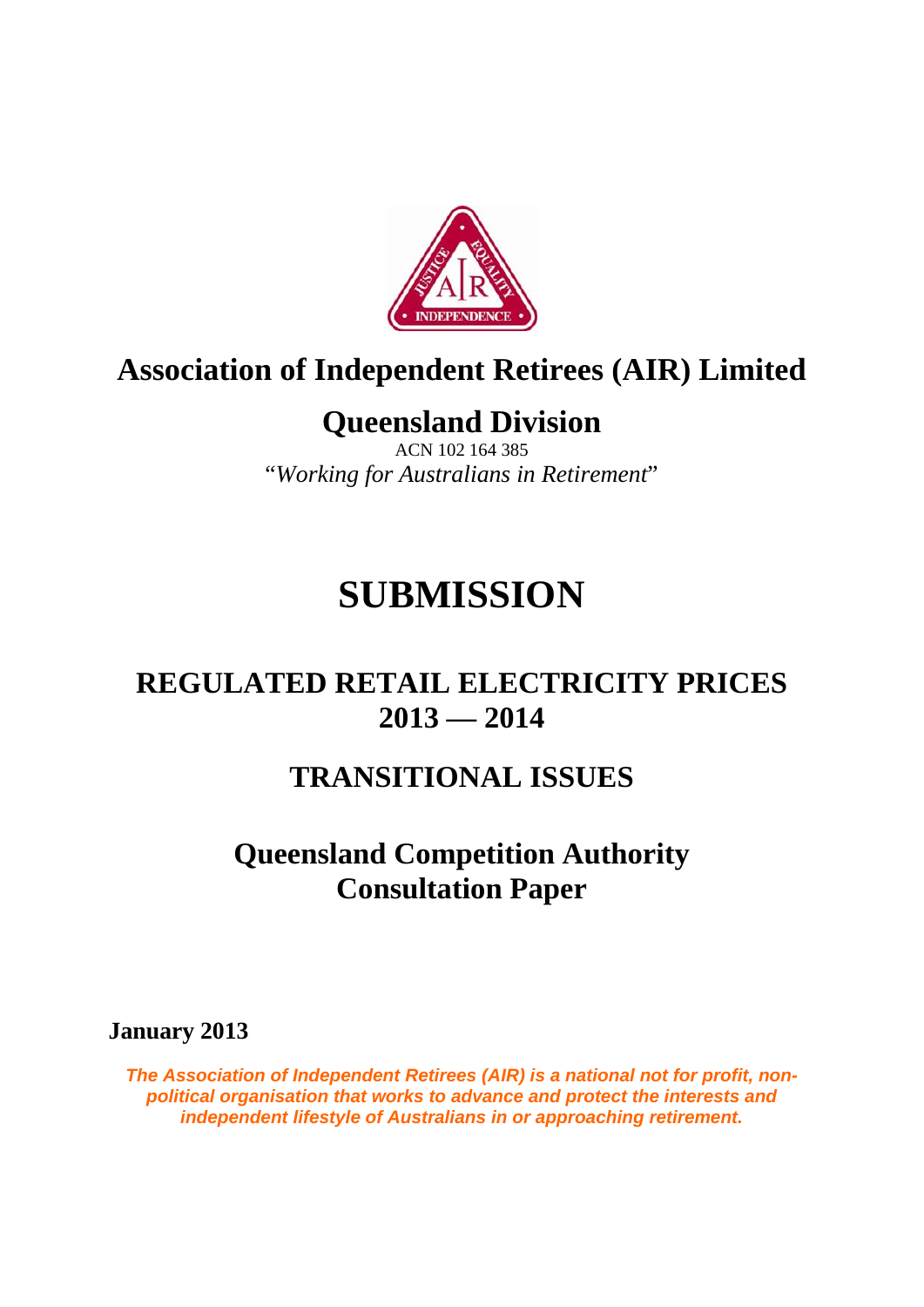### **PREAMBLE**

The **Association of Independent Retirees (AIR) Limited** was formed in 1990 as a not-for-profit, non-party political, volunteer organisation that is focused on matters affecting and supporting the standard of living, health and welfare of fully or partly self-funded and retired and partly-retired people.

AIR is the peak body representing the interests of retirees who are wholly or partly self funded in retirement. There are AIR branches across Australia. The Queensland Division of AIR represents the 13 branches established within Queensland. Twelve of the Branches are located in cities and provincial towns. The remaining Branch has no geographical boundaries and can accommodate members from any part of Queensland.

AIR's members include fully self-funded retirees, part pensioners, and superannuants.

The primary objectives of the association are to:

- research and gather information that assists members to maximise their life opportunities; and
- educate and inform the wider community (including political parties at all levels of Government) regarding the views and concerns of self-funded retirees.



**1**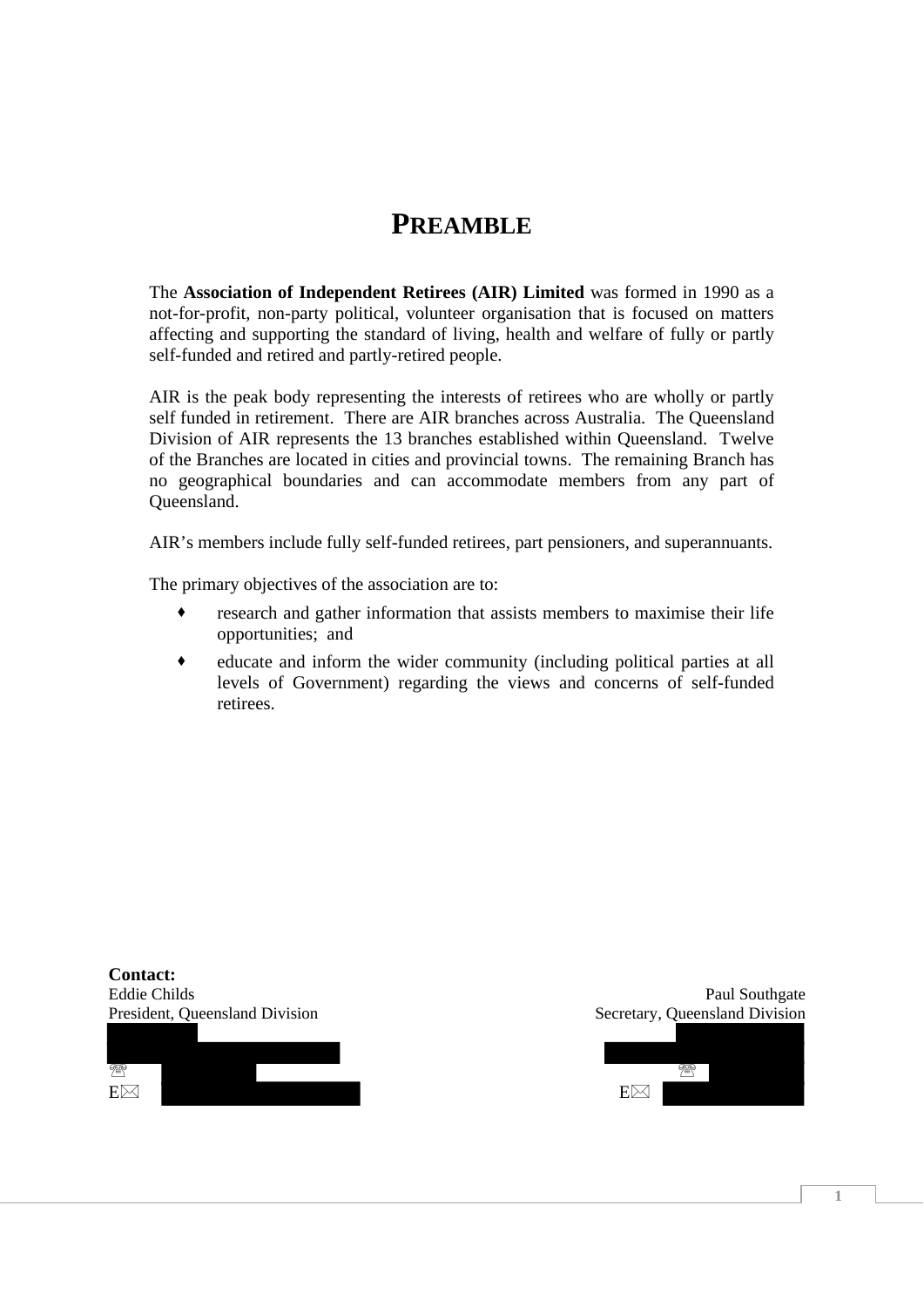### **INTRODUCTION**

All AIR members are part or fully self-funded in their retirement.

Since the Global Financial Crisis, potentially all members have seen their retirement income decrease as a result of diminishing superannuation and / or investment asset values and consequently, are receiving diminished returns on their investments.

As a result, a large number of AIR members now receive a proportion of their retirement income as a part Government pension. The outcome is that they are now on fixed incomes and absorbing ever increasing cost of living expenses with few, if any, avenues to augment or improve their financial position.

Electricity costs are a major component of domestic household outgoings and these are going to continue increasing according to current forecasts over the next few years.

Some AIR members in Queensland have installed photovoltaic panels in an attempt to take advantage of the Government's solar rebate scheme. These members are shielded from price escalations while the rebate scheme continues to operate. However, there are also a large number of members who, for a variety of reasons, were not in a position to install photovoltaic panels and are now faced with escalating power bills which some could struggle to pay.

The intention of Government is to move from the current system to a cost reflective charging system for retail energy costs. The Consultation Paper at Section 2.1 demonstrates that consumers using more than about 6,500 KWh / year will actually have a lower relative bill under the cost reflective charging system.

What this means is that Queensland AIR members, who would definitely be classed as "small" power consumers, are going to face higher power charges under the cost reflective system. It is yet another case of those households least able to afford it being hit the hardest.

That being said, it seems that the Government is determined to transition to a cost reflective charging regime.

The Consultation Paper considers three separate customer types that will require transitioning. These being in summary:

- (a) Residential Tariff 11 users;
- (b) Existing "obsolete" tariffs; and
- (c) Large users on Tariffs 44 to 48.

Appropriately, this Submission will only address the transition arrangements for residential Tariff 11 users as this is the component that impacts on those AIR members in Queensland.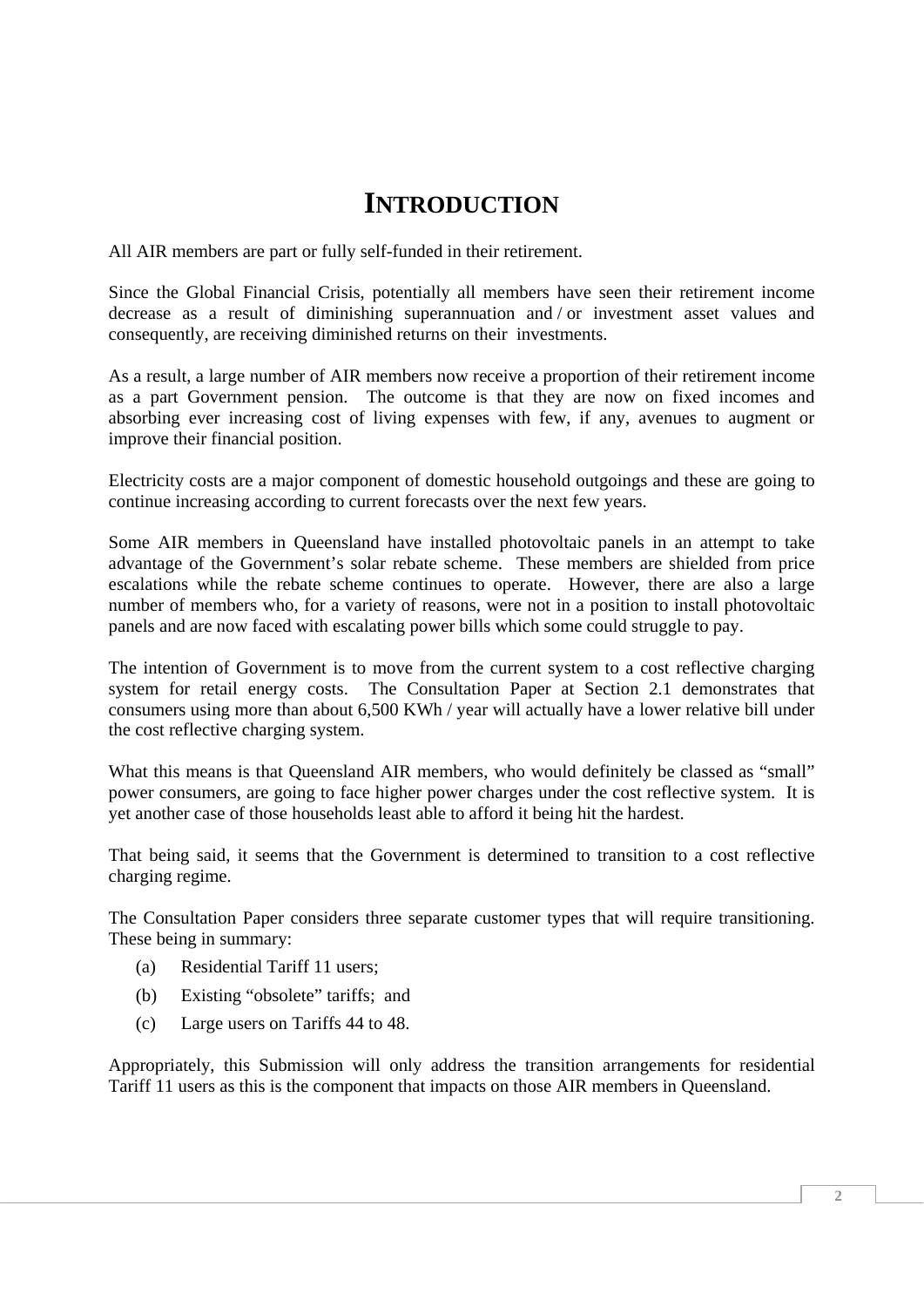### **TRANSITIONING OF RETAIL ELECTRICITY COSTS (TARIFF 11)**

The Consultation Paper advises that the Government has stipulated a requirement to have the transition to the cost reflective pricing scheme completed by 1 July 2015. There is no suggestion on how this must be achieved.

### **Options**

It would seem that the options to transition to the new system are to introduce:

- 1. the full increase in retail electricity costs in one step from the commencement of the 2013 – 14 period;
- 2. the full increase from the commencement of either of the other periods of 2014 15 or  $2015 - 16$
- 3. a staged increase in equal parts for each of the periods;
- 4. a staged increase but starting with a smaller increase (ie less than 1/3 of the full amount) in the first period and ramping up over successive periods; and
- 5. any other combination of option 4 above.

#### **Preferred Option**

AIR Queensland Division prefers a staged increase in the electricity price and does not support a transition to cost reflective pricing in one step as detailed in Options 1 & 2 above.

This is because many fixed income AIR members in Queensland, pensioners and other low income households could experience difficulty in absorbing another large increase in electricity costs in one go. Such increases have become the norm in recent times and are introduced with little consideration of the impact such power bills are having on households and particularly those with the least ability to absorb the costs.

#### **AIR Queensland Division supports Option 4 as the preferred option.**

A staged increase starting with a small increase (ie less than 1/3 of the full amount) in the first period and ramping up over successive periods allows some time for households to adjust to the price increases. This option also forestalls to some degree the "bill shock" that would likely occur if the full increase was passed on as a single amount.

It also provides time for Government to assess and introduce any necessary financial assistance packages made to low income households.